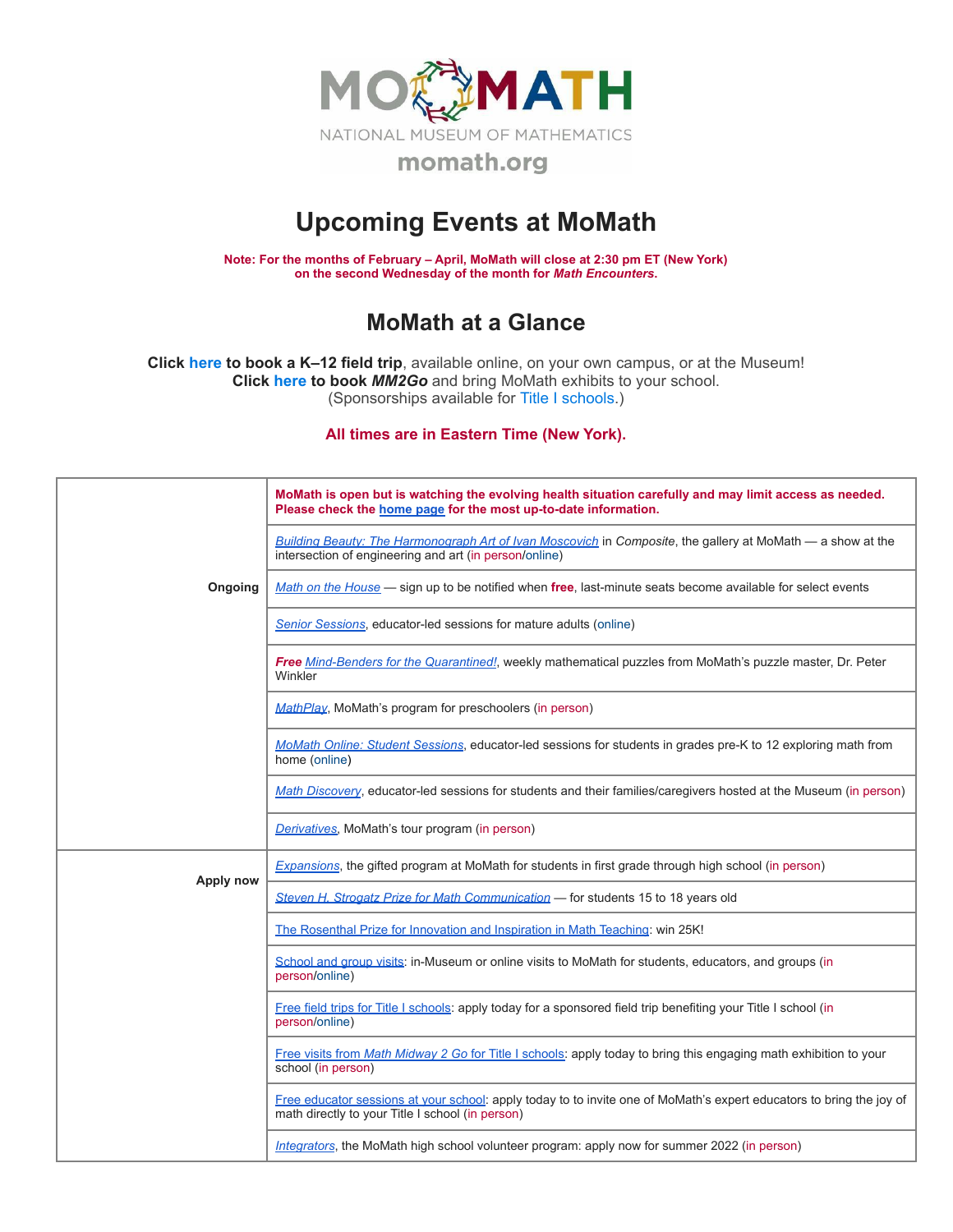| Sun, Jan 23 | $2:00$ pm                      | Bridge Basics — second session of an eight-week introductory course (online)                                                                                                                                                                                                       |
|-------------|--------------------------------|------------------------------------------------------------------------------------------------------------------------------------------------------------------------------------------------------------------------------------------------------------------------------------|
| Mon, Jan 24 | $2:00$ pm                      | Senior Sessions: "Möbius Mischief" (online)                                                                                                                                                                                                                                        |
| Mon, Jan 24 | 7:00 pm                        | Starring Math — discussion of the film The Imitation Game, hosted by Steven Strogatz with special guest Janna<br>Levin, author of award-winning novel A Madman Dreams of Turing Machines about Alan Turing and Kurt Gödel<br>(online)                                              |
| Tue, Jan 25 | $4:00$ pm                      | Loving Math — stories, games, and laughter in a hilariously fun children's hour (for grades K-3) (online)                                                                                                                                                                          |
| Tue, Jan 25 | 6:30 pm                        | Math Gems — third session of an eight-week minicourse presented by Steven Strogatz (online)                                                                                                                                                                                        |
| Wed, Jan 26 | 7:00 pm                        | <b>Free-to-members QED: Pitfalls for Parents</b> featuring Sendy Keenan (online)                                                                                                                                                                                                   |
| Thu, Jan 27 | $2:00$ pm                      | Senior Sessions: "Math in the Corner Pocket" (online)                                                                                                                                                                                                                              |
| Thu, Jan 27 | $4:00$ pm                      | Meet a Mathematician featuring Benson Farb; hosted by Steven Strogatz (online)                                                                                                                                                                                                     |
| Thu, Jan 27 | 6:30 pm                        | COVID Science: "Clinical trials from A to Z" (third session in a three-part series) (online)                                                                                                                                                                                       |
| Fri, Jan 28 | 4:15 pm                        | Math Discovery: "Crazy Dice" (for grades 5-8) (in person)                                                                                                                                                                                                                          |
| Fri, Jan 28 | $4:30$ pm                      | Folding Fridays — learn to fold unique origami designs: "Heart Note" by Francis Ow (online)                                                                                                                                                                                        |
| Fri, Jan 28 | 7:00 pm                        | <b>Equilibrium</b> , MoMath's adult evening of mathematical games (online)                                                                                                                                                                                                         |
| Sat, Jan 29 | $3:00$ pm                      | Math Discovery: "Shape Shifters" (for grades pre-K-2) (in person)                                                                                                                                                                                                                  |
| Sun, Jan 30 | $2:00$ pm                      | <b>Bridge Basics</b> — third session of an eight-week introductory course (online)                                                                                                                                                                                                 |
| Sun, Jan 30 | 5:30 pm                        | Tween Primes, the MoMath book club for teens and tweens: Lost in Lexicon: An Adventure in Words and Numbers<br>by Pendred Noyce and Joan Charles (online)                                                                                                                          |
| Sun, Jan 30 | 6:30 pm                        | Unlimited, MoMath's mix-n-mingle program for students in middle and high school (online)                                                                                                                                                                                           |
| Mon, Jan 31 | $9:30$ am                      | Professional Development Day at MoMath: "Making Multicultural Math"                                                                                                                                                                                                                |
| Tue, Feb 1  | $2:00$ pm                      | Senior Sessions: "Vote Counts: Packing and Cracking" (online)                                                                                                                                                                                                                      |
| Tue, Feb 1  | $4:00$ pm                      | Loving Math — stories, games, and laughter in a hilariously fun children's hour (for grades K-3) (online)                                                                                                                                                                          |
| Tue, Feb 1  | 6:30 pm                        | Math Gems — fourth session of an eight-week minicourse presented by Steven Strogatz (in person/online)                                                                                                                                                                             |
| Fri, Feb 4  | $2:00$ pm                      | Senior Sessions: "Roping Around the World" (online)                                                                                                                                                                                                                                |
| Fri, Feb 4  | $4:30$ pm                      | Folding Fridays — learn to fold unique origami designs: "Heart Box" by Kamikey (online)                                                                                                                                                                                            |
| Sun, Feb 6  | $2:00$ pm                      | <b>Bridge Basics</b> - fourth session of an eight-week introductory course (online)                                                                                                                                                                                                |
| Mon, Feb 7  | 2:00 pm                        | Senior Sessions: "Breaking Codes" (online)                                                                                                                                                                                                                                         |
| Mon, Feb 7  | 7:00 pm                        | <b>QED: Pitfalls for Parents (online)</b>                                                                                                                                                                                                                                          |
| Tue, Feb 8  | 4:00 pm                        | Loving Math - stories, games, and laughter in a hilariously fun children's hour (for grades K-3) (online)                                                                                                                                                                          |
| Tue, Feb 8  | 6:30 pm                        | Math Gems — fifth session of an eight-week minicourse presented by Steven Strogatz (in person/online)                                                                                                                                                                              |
| Wed, Feb 9  | $4:00$ pm<br>$7:00 \text{ pm}$ | Free Math Encounters: "Top Picks: How mathematics can be used to rank sports teams" featuring John Urschel (in<br>person/online)                                                                                                                                                   |
| Thu, Feb 10 | $2:00$ pm                      | <b>Senior Sessions: "Vote Counts: Tower of Power" (online)</b>                                                                                                                                                                                                                     |
| Thu, Feb 10 | 4:00 pm                        | Meet a Mathematician featuring Mel Currie; hosted by Steven Strogatz (online)                                                                                                                                                                                                      |
| Fri, Feb 11 | 4:30 pm                        | Folding Fridays - learn to fold unique origami designs: "Winged Heart" by Sok Song (online)                                                                                                                                                                                        |
| Fri, Feb 11 | 7:00 pm                        | Starring Math — discussion of the film Hidden Figures, hosted by Steven Strogatz and featuring special guests<br>Talitha Washington, national expert on STEM diversity and education policy, and Aprille J. Ericsson, renowned<br>rocket scientist and aerospace engineer (online) |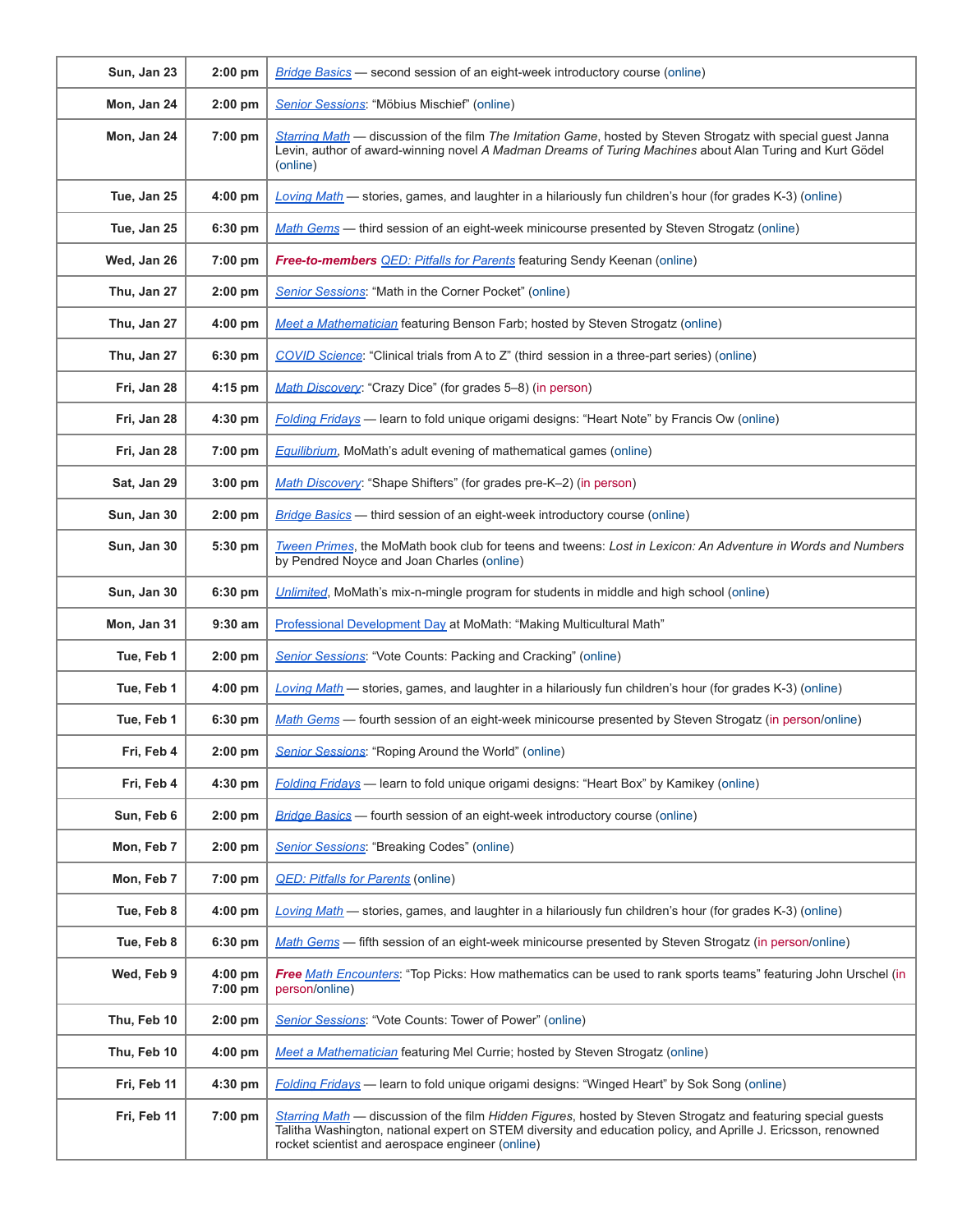| Sun, Feb 13                   | $2:00$ pm               | <b>Bridge Basics</b> — fifth session of an eight-week introductory course (online)                                                  |
|-------------------------------|-------------------------|-------------------------------------------------------------------------------------------------------------------------------------|
| Tue, Feb 15                   | $2:00$ pm               | Senior Sessions: "Math in Art: Tessellations" (online)                                                                              |
| Tue, Feb 15                   | $4:00$ pm               | Loving Math — stories, games, and laughter in a hilariously fun children's hour (for grades K-3) (online)                           |
| Tue, Feb 15                   | 6:30 pm                 | Math Gems - sixth session of an eight-week minicourse presented by Steven Strogatz (in person/online)                               |
| Wed, Feb 16                   | 3:30 pm                 | Free Math Gym, a workout for your brain (online)                                                                                    |
| Wed, Feb 16                   | 6:30 pm                 | <b>Free-to-members</b> <i>Volumes</i> , the MoMath book club: a discussion of <i>Power in Numbers</i> by Talithia Williams (online) |
| Thu, Feb 17                   | 4:00 pm                 | Ask a Mathematician - Anything! with Steven Strogatz (online)                                                                       |
| Fri, Feb 18                   | $2:00$ pm               | Senior Sessions: "Finding Fibonacci" (online)                                                                                       |
| Fri, Feb 18                   | $4:30$ pm               | Folding Fridays - learn to fold unique origami designs: a snake in a box by Isamu Sasagawa (online)                                 |
| Fri, Feb 18                   | 6:30 pm                 | Free Family Fridays: "Mondrian Manipulation: a math-art challenge game" with Christopher Brownell (in<br>person/online)             |
| Sat, Feb 19                   | $10:00$ am              | <b>Free with admission</b> Mondrian 150! Mondrian Day at MoMath with Christopher Brownell (in person)                               |
| Sat, Feb 19 to<br>Mon, Feb 21 | 12:00 pm                | Mini-MOVES gathering: the math of puzzles (in person)                                                                               |
| Sat, Feb 19                   | 3:00 pm                 | Krazy Kahoot, a fast-paced family quiz game with Steve Sherman (online)                                                             |
| Sun, Feb 20                   | $10:00$ am              | Free with admission Cognitive Games at MoMath with Christopher Brownell (in person)                                                 |
| Sun, Feb 20                   | $2:00$ pm               | Bridge Basics — sixth session of an eight-week introductory course (online)                                                         |
| Mon, Feb 21                   | $2:00$ pm               | Senior Sessions: "Cryptarithmetic" (online)                                                                                         |
| Mon, Feb 21 to<br>Tue, Feb 22 | <b>Various</b><br>times | <b>MoMath Mini-Camps</b>                                                                                                            |
| Mon, Feb 21                   | 6:30 pm                 | <b>Buzzword Math:</b> "Riemann Hypothesis" — first session in a three-part series                                                   |
| Tue, Feb 22                   | 4:30 pm                 | 2022 MoMath Masters Tournament - register now! (online)                                                                             |
| Thu, Feb 24                   | $2:00$ pm               | Senior Sessions: "Tangram Teasers" (online)                                                                                         |
| Thu, Feb 24                   | 6:30 pm                 | <b>Free-to-members</b> Space Race Mathematics: "Apollo 13: Lucky for Some?" with Kevin Bowman (online)                              |
| Fri, Feb 25                   | 4:30 pm                 | Folding Fridays - learn to fold unique origami designs: traditional animal mask (online)                                            |
| Fri, Feb 25                   | 7:00 pm                 | <b>Equilibrium</b> , MoMath's adult evening of mathematical games (online)                                                          |
| Sun, Feb 27                   | $2:00$ pm               | <b>Bridge Basics</b> - seventh session of an eight-week introductory course (online)                                                |
| Sun, Feb 27                   | 5:30 pm                 | Tween Primes, the MoMath book club for teens and tweens: Lawn Boy by Gary Paulsen (online)                                          |
| Sun, Feb 27                   | 6:30 pm                 | Unlimited, MoMath's mix-n-mingle program for students in middle and high school (online)                                            |
| Mon, Feb 28                   | 6:30 pm                 | <b>Buzzword Math:</b> "P vs NP" — second session ina three-part series (online)                                                     |
| Tue, Mar 1                    | 4:00 pm                 | Loving Math - stories, games, and laughter in a hilariously fun children's hour (for grades K-3) (online)                           |
| Tue, Mar 1                    | 6:30 pm                 | Math Gems - seventh session of an eight-week minicourse presented by Steven Strogatz (in person/online)                             |
| Fri, Mar 4                    | 4:30 pm                 | <b>Folding Fridays</b> - learn to fold unique origami designs (online)                                                              |
| Sun, Mar 6                    | $2:00$ pm               | <b>Bridge Basics</b> — final session of an eight-week introductory course (online)                                                  |
| Mon, Mar 7                    | 6:30 pm                 | <b>Buzzword Math:</b> "Quantum Computing" — final session in a three-part series (online)                                           |
| Tue, Mar 8                    | 4:00 pm                 | Loving Math — stories, games, and laughter in a hilariously fun children's hour (for grades K-3) (online)                           |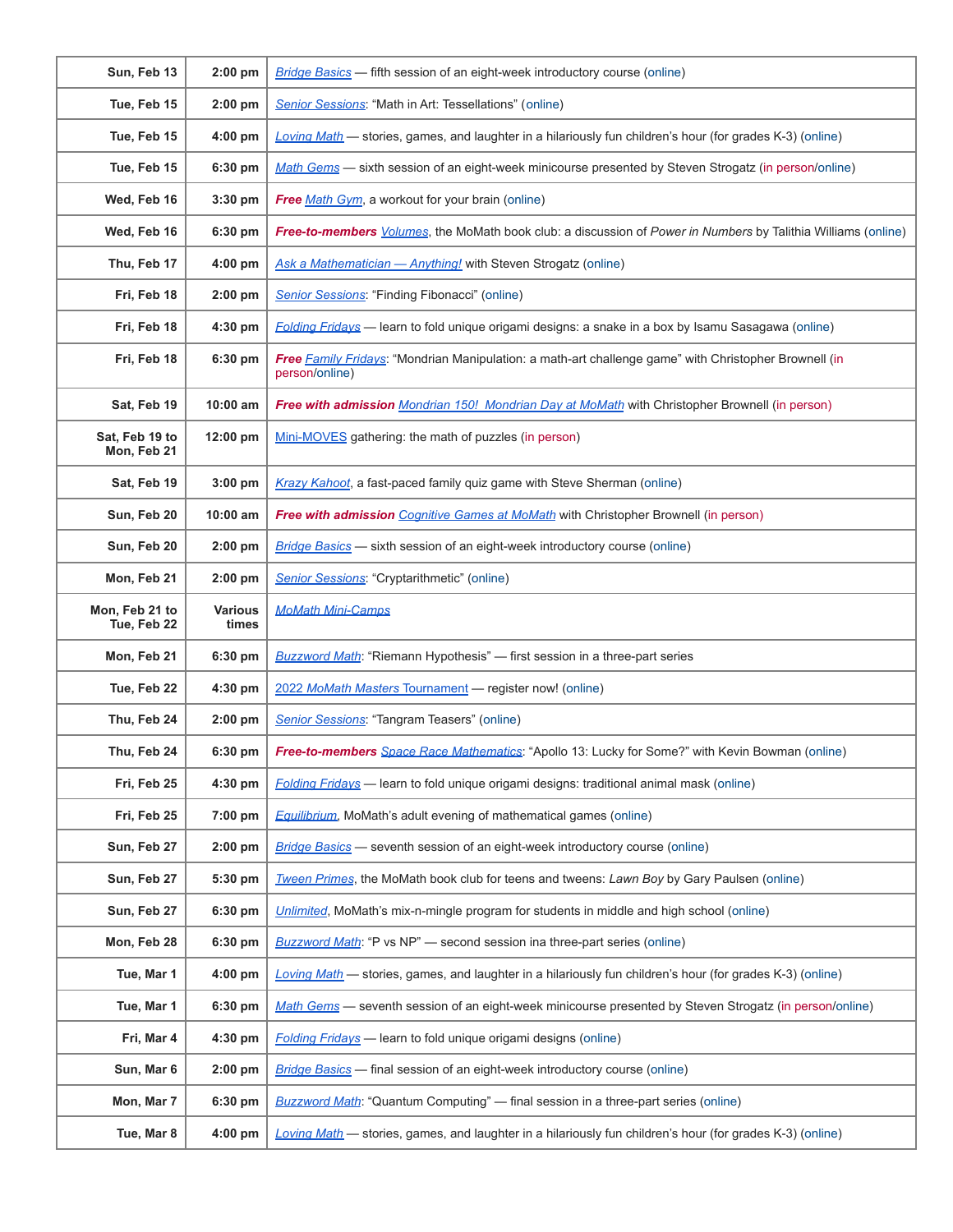| Tue, Mar 8                             | 6:30 pm              | Math Gems - final session of an eight-week minicourse presented by Steven Strogatz (in person/online)                         |
|----------------------------------------|----------------------|-------------------------------------------------------------------------------------------------------------------------------|
| Wed, Mar 9                             | $4:00$ pm<br>7:00 pm | Free Math Encounters: "Smartphones and Projective Geometry" featuring Jelani Nelson (in person/online)                        |
| Fri, Mar 11                            | 4:30 pm              | <b>Folding Fridays</b> - learn to fold unique origami designs (online)                                                        |
| Fri, Mar 11                            | 6:30 pm              | <b>Free Family Fridays:</b> "Chess Challenge" with Alisa Melekhina (in person/online)                                         |
| Sat, Mar 12                            | 3:00 pm              | Krazy Kahoot, a fast-paced family quiz game with Steve Sherman (online)                                                       |
| Mon, Mar 14                            | 7:00 pm              | <b>QED: Pitfalls for Parents (online)</b>                                                                                     |
| Tue, Mar 15                            | 4:00 pm              | Loving Math - stories, games, and laughter in a hilariously fun children's hour (for grades K-3) (online)                     |
| Tue, Mar 15                            | 6:30 pm              | Volumes, the MoMath book club: a discussion of The Man from the Future by Ananyo Bhattacharya (online)                        |
| Wed, Mar 16                            | $3:30$ pm            | Free Math Gym, a workout for your brain (online)                                                                              |
| Wed, Mar 16                            | 6:30 pm              | <b>Exhibit Tangents: "Tracks of Galileo and Square-Wheeled Tricycle"</b> with Paul Zeitz (online)                             |
| Thu, Mar 17                            | 4:00 pm              | Ask a Mathematician - Anything! with Steven Strogatz (online)                                                                 |
| Fri, Mar 18                            | 4:30 pm              | <b>Folding Fridays</b> - learn to fold unique origami designs (online)                                                        |
| Sun, Mar 20                            | 5:30 pm              | Tween Primes, the MoMath book club for teens and tweens: The Unteachables by Gordon Korman (online)                           |
| Sun, Mar 20                            | 6:30 pm              | Unlimited, MoMath's mix-n-mingle program for students in middle and high school (online)                                      |
| Tue, Mar 22                            | 4:00 pm              | Loving Math - stories, games, and laughter in a hilariously fun children's hour (for grades K-3) (online)                     |
| Wed, Mar 23                            | 6:30 pm              | <b>Exhibit Tangents: "Motionscape"</b> with Paul Zeitz (online)                                                               |
| Fri, Mar 25                            | 7:00 pm              | <b>Equilibrium</b> , MoMath's adult evening of mathematical games (online)                                                    |
| Mon, Mar 28                            | 7:00 pm              | Starring Math - discussion of the film The Theory of Everything, hosted by Steven Strogatz (online)                           |
| Tue, Mar 29                            | 4:00 pm              | Loving Math - stories, games, and laughter in a hilariously fun children's hour (for grades K-3) (online)                     |
| Wed, Mar 30                            | 6:30 pm              | <b>Exhibit Tangents: "Synchronized Spin and Tessellation Station" with Paul Zeitz (online)</b>                                |
| Thu, Mar 31                            | 4:00 pm              | Meet a Mathematician featuring Nalini Joshi; hosted by Steven Strogatz (online)                                               |
| Mon, Apr 4 to Wed,<br>Apr <sub>6</sub> | <b>TBD</b>           | MATRIX x IMAGINARY Conference - Meet us in Paris! (in person)                                                                 |
| Tue, Apr 5                             | $4:00$ pm            | Loving Math — stories, games, and laughter in a hilariously fun children's hour (for grades K-3) (online)                     |
| Mon, Apr 11                            | 6:30 pm              | <b>Desert Island Math:</b> "Squares and Cubes" (online)                                                                       |
| Wed, Apr 13                            | 4:00 pm<br>7:00 pm   | Free Math Encounters: "The Lonely Runner: an unsolved mystery of mathematics" featuring Matthias Beck (in<br>person/online)   |
| Sun, Apr 17                            | 5:30 pm              | Tween Primes, the MoMath book club for teens and tweens: My Best Mathematical and Logic Puzzles by Martin<br>Gardner (online) |
| Sun, Apr 17                            | 6:30 pm              | Unlimited. MoMath's mix-n-mingle program for students in middle and high school (online)                                      |
| Mon, Apr 18                            | 6:30 pm              | <b>Desert Island Math:</b> "Shortest Distance" (online)                                                                       |
| Wed, Apr 20                            | $3:30$ pm            | <b>Free Math Gym, a workout for your brain (online)</b>                                                                       |
| Thu, Apr 21                            | 4:00 pm              | Ask a Mathematician - Anything! with Steven Strogatz (online)                                                                 |
| Fri, Apr 22                            | 6:30 pm              | Free Family Fridays with Steven Strogatz (in person/online)                                                                   |
| Sat, Apr 23                            | $3:00$ pm            | Krazy Kahoot, a fast-paced family quiz game with Steve Sherman (online)                                                       |
| Mon, Apr 25                            | 6:30 pm              | <b>Desert Island Math:</b> "Geometric Constructions" (online)                                                                 |